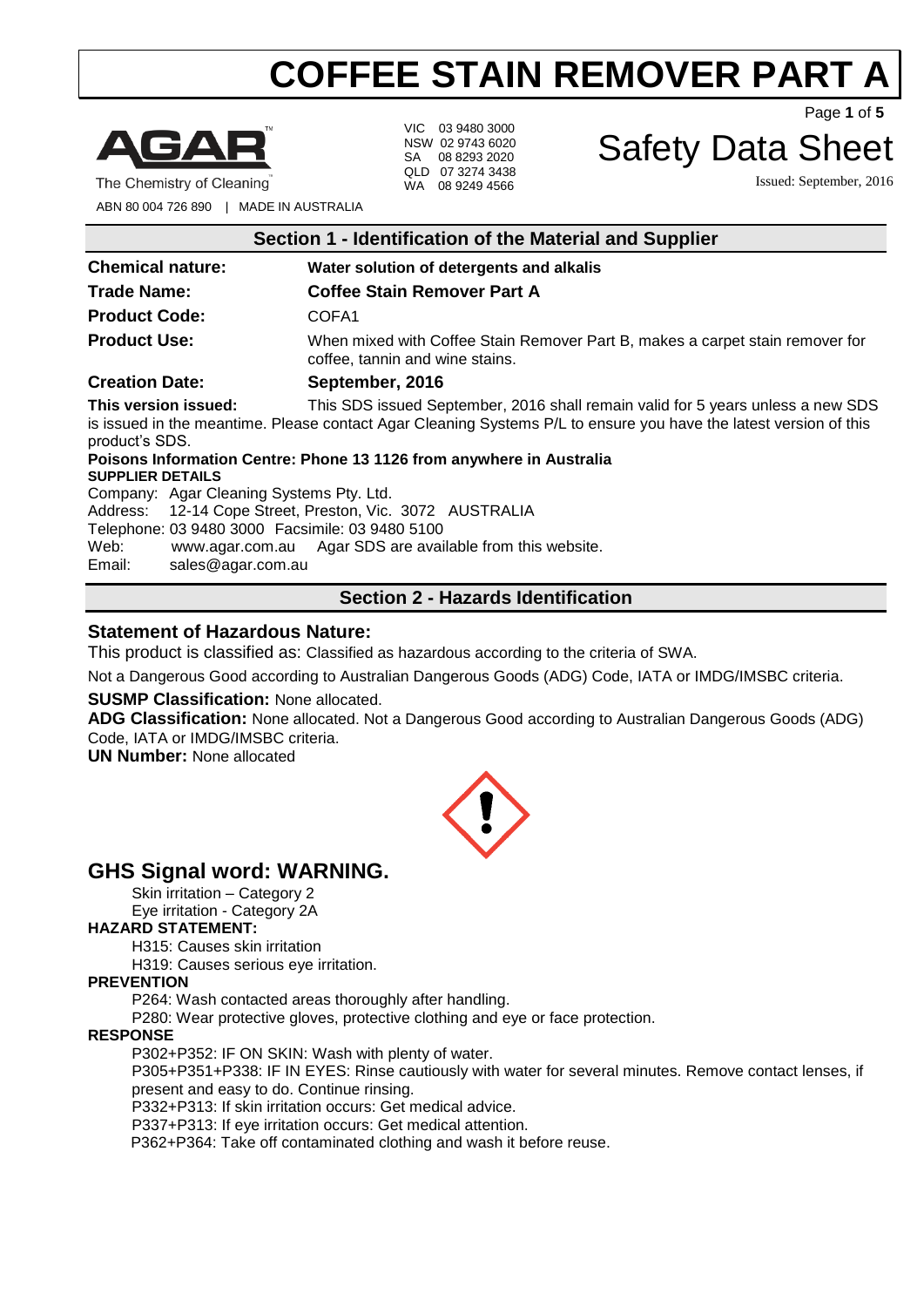#### **Emergency Overview**

Page **2** of **5**

#### **Physical Description & Colour**: Transparent colourless liquid. **Odour:** Ammonia.

**Major Health Hazards:** No serious risk factors have been found for this product.

| <b>Section 3 - Composition/Information on Ingredients</b> |               |         |         |                                |  |
|-----------------------------------------------------------|---------------|---------|---------|--------------------------------|--|
| Ingredients                                               | <b>CAS No</b> | Conc, % |         | TWA $(mg/m^3)$ STEL $(mg/m^3)$ |  |
| Anionic detergents                                        | secret        | ~10     | not set | not set                        |  |
| Ammonia                                                   | 1336-21-6     | $<$ 5   | 17      | 24                             |  |
| Other non hazardous ingredients                           | secret        | <5      | not set | not set                        |  |
| Water                                                     | 7732-18-5     | to 100  | not set | not set                        |  |

This is a commercial product whose exact ratio of components may vary slightly. Minor quantities of other non hazardous ingredients are also possible.

The SWA TWA exposure value is the average airborne concentration of a particular substance when calculated over a normal 8 hour working day for a 5 day working week. The STEL (Short Term Exposure Limit) is an exposure value that may be equalled (but should not be exceeded) for no longer than 15 minutes and should not be repeated more than 4 times per day. There should be at least 60 minutes between successive exposures at the STEL. The term "peak "is used when the TWA limit, because of the rapid action of the substance, should never be exceeded, even briefly.

## **Section 4 - First Aid Measures**

### **General Information:**

You should call the Poisons Information Centre if you feel that you may have been poisoned, burned or irritated by this product. The number is 13 1126 from anywhere in Australia (0800 764 766 in New Zealand) and is available at all times. Have this SDS with you when you call.

**Inhalation:** First aid is not generally required. If in doubt, contact a Poisons Information Centre or a doctor.

**Skin Contact:** Irritation is unlikely. However, if irritation does occur, flush with lukewarm, gently flowing water for 5 minutes or until chemical is removed.

**Eye Contact:** Immediately flush the contaminated eye(s) with lukewarm, gently flowing water for 5 minutes or until the product is removed, while holding the eyelid(s) open. Obtain medical advice immediately if irritation occurs. Take special care if exposed person is wearing contact lenses.

**Ingestion:** If product is swallowed or gets in mouth, do NOT induce vomiting; wash mouth with water and give some water to drink. If symptoms develop, or if in doubt contact a Poisons Information Centre or a doctor.

#### **Section 5 - Fire Fighting Measures**

**Fire and Explosion Hazards**: The major hazard in fires is usually inhalation of heated and toxic or oxygen deficient (or both), fire gases. There is no risk of an explosion from this product under normal circumstances if it is involved in a fire.

Only small quantities of decomposition products are expected from this product at temperatures normally achieved in a fire. This will only occur after heating to dryness.

Fire decomposition products from this product are likely to be irritating if inhaled.

**Extinguishing Media:** Not combustible. Use extinguishing media suited to burning materials.

**Fire Fighting:** If a significant quantity of this product is involved in a fire, call the fire brigade.

| <b>Flash point:</b>              | Does not burn.                  |
|----------------------------------|---------------------------------|
| <b>Upper Flammability Limit:</b> | Does not burn.                  |
| <b>Lower Flammability Limit:</b> | Does not burn.                  |
| <b>Autoignition temperature:</b> | Not applicable - does not burn. |
| <b>Flammability Class:</b>       | Does not burn.                  |
|                                  |                                 |

## **Section 6 - Accidental Release Measures**

**Accidental release:** Minor spills do not normally need any special cleanup measures. In the event of a major spill, prevent spillage from entering drains or water courses. As a minimum, wear overalls, goggles and gloves. Suitable materials for protective clothing include rubber, PVC. Eye/face protective equipment should comprise as a minimum, protective glasses and, preferably, goggles. If there is a significant chance that vapours or mists are likely to build up in the cleanup area, we recommend that you use a respirator. Usually, no respirator is necessary when using this product. However, if you have any doubts consult the Australian Standard mentioned below (section 8). Stop leak if safe to do so, and contain spill. Absorb onto sand, vermiculite or other suitable absorbent material. If spill is too large or if absorbent material is not available, try to create a dike to stop material spreading or going into drains or waterways. Sweep up and shovel or collect recoverable product into labelled containers for recycling or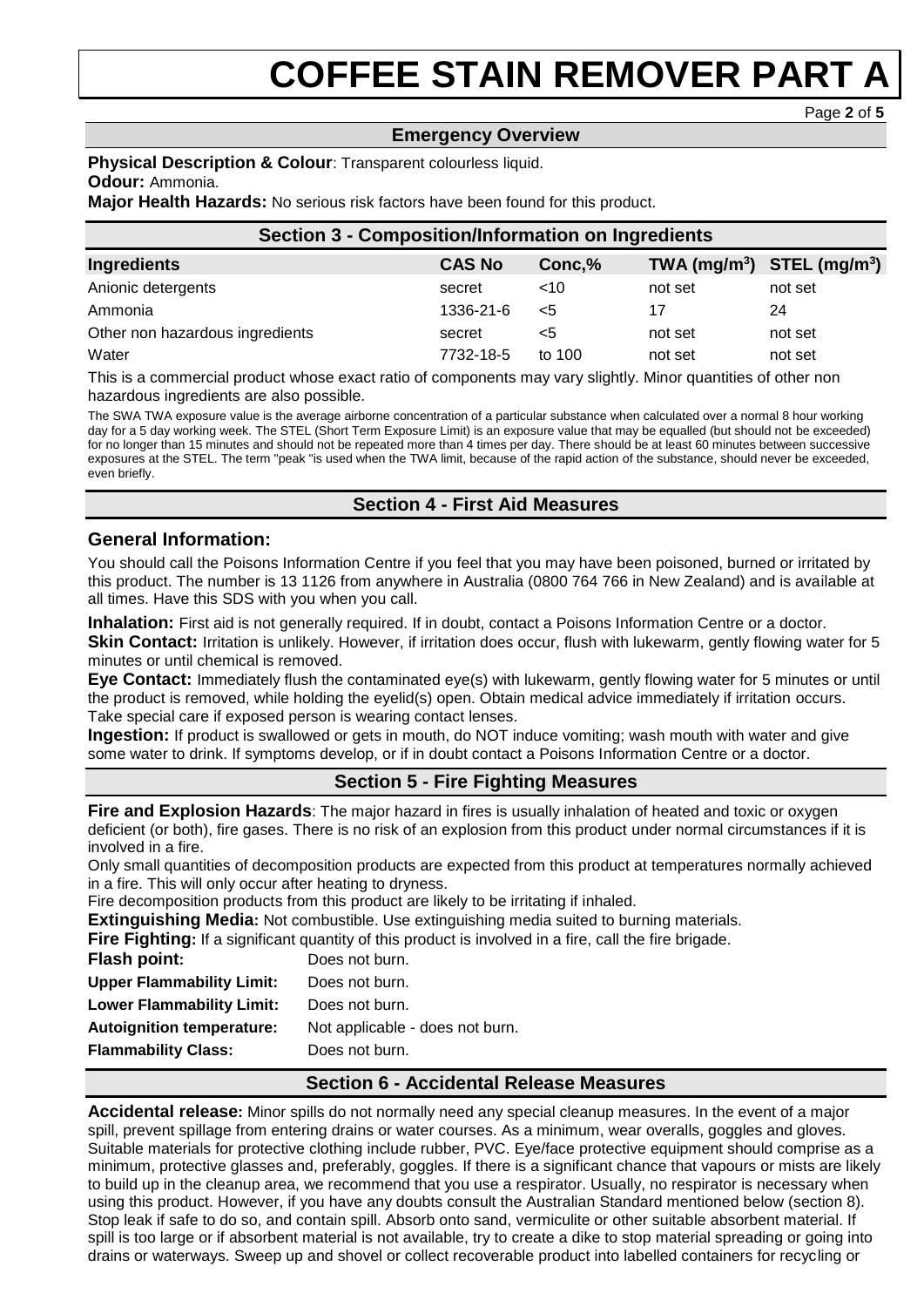Page **3** of **5**

salvage, and dispose of promptly. Recycle containers wherever possible after careful cleaning. After spills, wash area preventing runoff from entering drains. If a significant quantity of material enters drains, advise emergency services. This material may be suitable for approved landfill. Ensure legality of disposal by consulting regulations prior to disposal. Thoroughly launder protective clothing before storage or re-use.

## **Section 7 - Handling and Storage**

**Handling:** Check Section 8 of this SDS for details of personal protective measures, and make sure that those measures are followed. The measures detailed below under "Storage" should be followed during handling in order to minimise risks to persons using the product in the workplace. Also, avoid contact or contamination of product with incompatible materials listed in Section 10.

**Storage:** Make sure that the product does not come into contact with substances listed under "Incompatibilities" in Section 10. Check packaging - there may be further storage instructions on the label.

## **Section 8 - Exposure Controls and Personal Protection**

The following Australian Standards will provide general advice regarding safety clothing and equipment:

Respiratory equipment: **AS/NZS 1715**, Protective Gloves: **AS 2161**, Occupational Protective Clothing: AS/NZS 4501 set 2008, Industrial Eye Protection: **AS1336** and **AS/NZS 1337**, Occupational Protective Footwear: **AS/NZS2210**.

## **SWA Exposure Limits TWA (mg/m<sup>3</sup>**

Ammonia 17 24

**) STEL (mg/m<sup>3</sup> )**

No special equipment is usually needed when occasionally handling small quantities. The following instructions are for bulk handling or where regular exposure in an occupational setting occurs without proper containment systems. **Ventilation: :** This product should only be used in a well ventilated area. If natural ventilation is inadequate, use of a fan is suggested.

**Eye Protection:** Eye protection such as protective glasses or goggles is recommended when this product is being used.

**Skin Protection:** The information at hand indicates that this product may cause skin irritation. We suggest that you routinely avoid contact with all chemical products and that you wear suitable gloves (preferably elbow-length) when skin contact is likely.

**Protective Material Types:** PVC or rubber

**Respirator:** Usually, no respirator is necessary when using this product. However, if you have any doubts consult the Australian Standard mentioned above.

## **Physical Description & colour:** Transparent colourless liquid. **Odour:** Ammonia. **Boiling Point: Approximately 100°C at 100kPa. Freezing/Melting Point:** Below 0°C. **Volatiles:** 0% VOC **Vapour Pressure:** 2.37 kPa at 20°C (water vapour pressure). **Vapour Density:** As for water. **Specific Gravity:** 1.02 **Water Solubility:** Completely soluble in water. **pH:**  $12.1-12.6$  (as supplied) **Volatility:** As for water. **Odour Threshold:** No data. **Evaporation Rate:** As for water. **Coeff Oil/water Distribution:** No data **Autoignition temp:** Not applicable - does not burn.

## **Section 9 - Physical and Chemical Properties:**

**Section 10 - Stability and Reactivity**

**Reactivity:** This product is unlikely to react or decompose under normal storage conditions. However, if you have any doubts, contact the supplier for advice on shelf life properties.

#### **Conditions to Avoid:** -

**Incompatibilities:** Acids, strong oxidising or reducing agents.

**Fire Decomposition:** Only small quantities of decomposition products are expected from this product at temperatures normally achieved in a fire. This will only occur after heating to dryness. Combustion forms carbon dioxide, and if incomplete, carbon monoxide and possibly smoke. Water is also formed.

**Polymerisation:** This product will not undergo polymerisation reactions.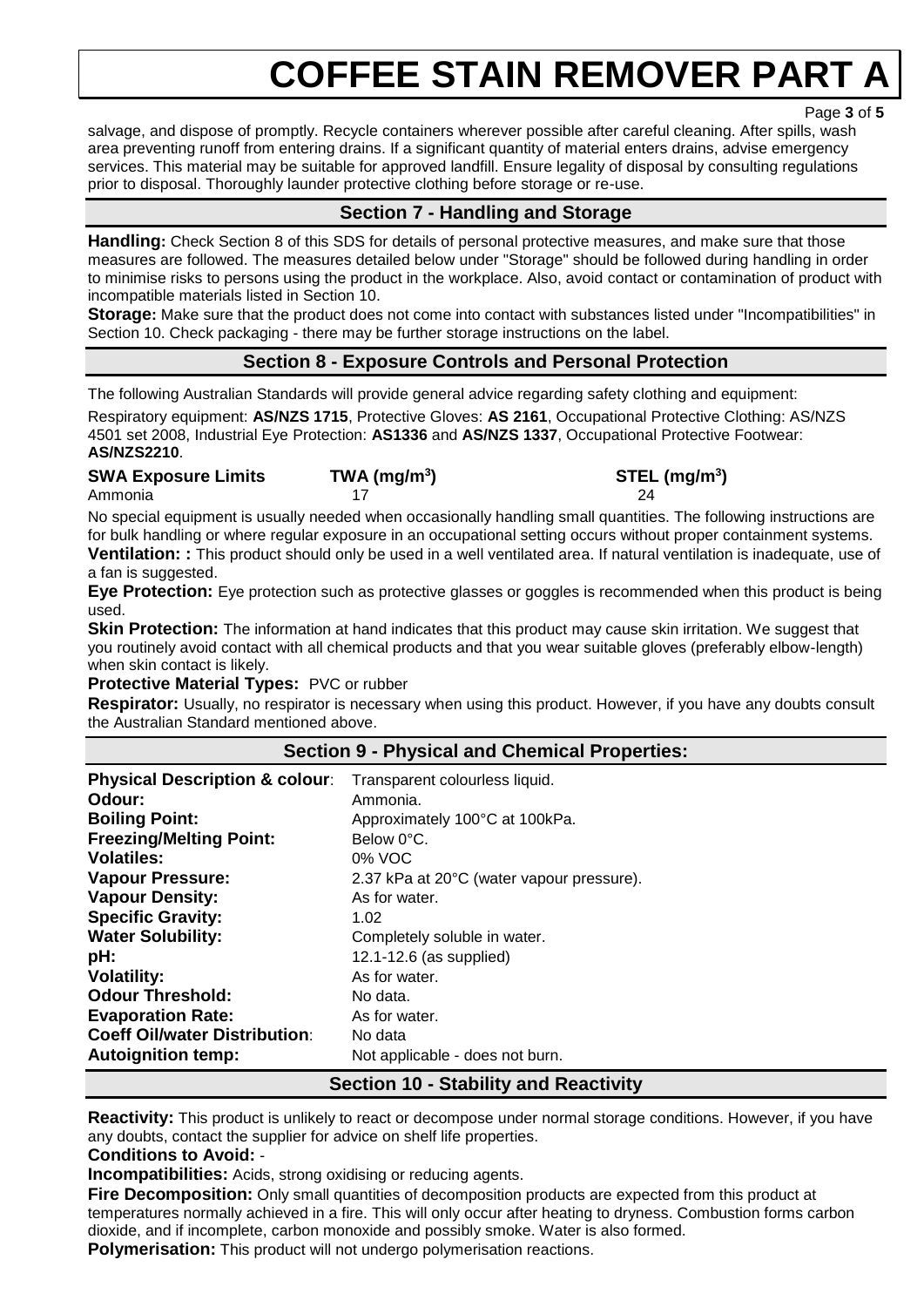Page **4** of **5**

## **Section 11 - Toxicological Information**

#### **Information on toxicological effects:**

| Acute toxicity                                              | No known significant effects or hazards. |
|-------------------------------------------------------------|------------------------------------------|
| Skin corrosion/irritation                                   | Irritant.                                |
| Serious eye damage/irritation                               | Serious eye irritant                     |
| Respiratory or skin sensitisation                           | No known significant effects or hazards. |
| Germ cell mutagenicity                                      | No known significant effects or hazards. |
| Carcinogenicity                                             | No known significant effects or hazards. |
| Reproductive toxicity                                       | No known significant effects or hazards. |
| Specific target organ toxicity<br>(STOT)- single exposure   | No known significant effects or hazards. |
| Specific target organ toxicity<br>(STOT)- repeated exposure | No known significant effects or hazards. |
| Aspiration hazard                                           | No known significant effects or hazards. |

#### **Classification of Hazardous Ingredients**

#### **Ingredient: Health effects:**

Anionic detergents Skin irritation and serious eye damage. Harmful if swallowed. Ammonia Skin corrosion and serious eye damage.

## **Potential Health Effects**

#### **Inhalation:**

**Short Term Exposure:** Available data indicates that this product is not harmful. In addition product is unlikely to cause any discomfort or irritation.

Long Term Exposure: No data for health effects associated with long term inhalation.

#### **Skin Contact:**

**Short Term Exposure:** Product may be mildly irritating, but is unlikely to cause anything more than mild discomfort which should disappear once contact ceases.

**Long Term Exposure:** No data for health effects associated with long term skin exposure.

#### **Eye Contact:**

**Short Term Exposure:** This product is believed to be seriously irritating to eyes.

**Long Term Exposure:** No data for health effects associated with long term eye exposure.

#### **Ingestion:**

**Short Term Exposure:** Significant oral exposure is considered to be unlikely. However, this product is believed to be mildly irritating to mucous membranes but is unlikely to cause anything more than mild transient discomfort. **Long Term Exposure:** No data for health effects associated with long term ingestion.

#### **Carcinogen Status:**

**SWA:** No significant ingredient is classified as carcinogenic by SWA.

**NTP:** No significant ingredient is classified as carcinogenic by NTP.

**IARC:** No significant ingredient is classified as carcinogenic by IARC.

## **Section 12 - Ecological Information**

Insufficient data to be sure of status.

## **Section 13 - Disposal Considerations**

**Disposal:** Containers should be emptied as completely as practical before disposal. If possible, recycle product and containers either in-house or send to recycle company. If this is not practical, send to a commercial waste disposal site.